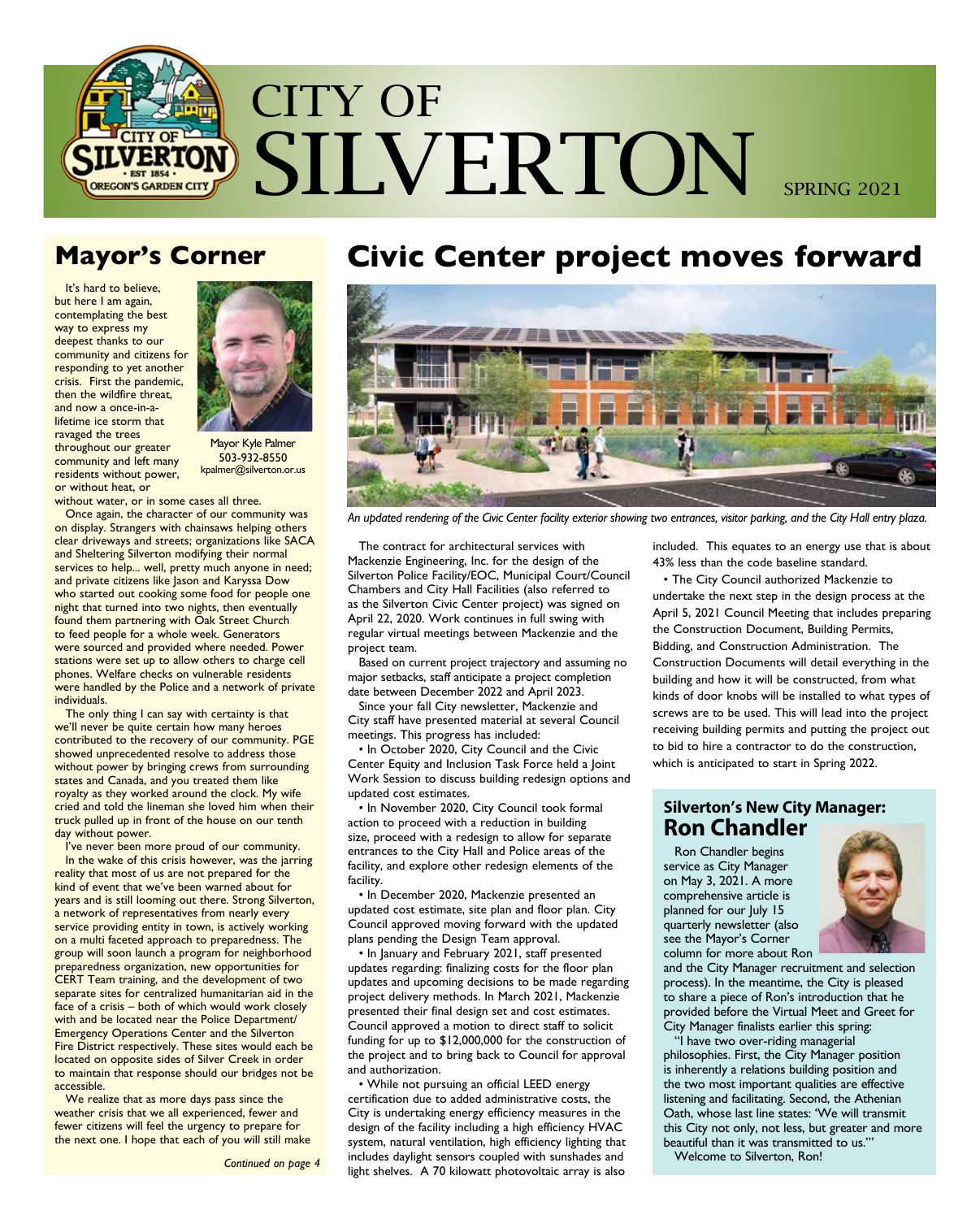#### 2 ■ SPRING 2021

# **Getting through the historic Ice Storm of February 2021**

On Feb. 12, 2021 Silverton was hit with a historic ice storm and received between 1 to 1.25 inches of freezing rain which caused extreme damage to the electric grid leaving the entire city in the dark for multiple days. In Marion County, nearly 105,000 customers experienced one or more outages with 17,456 in the 97381 zip code. The City's Public Works Department worked through the weekend to ensure the community's ability to access safe drinking water and have sanitary sewer services.

• Both the Water Treatment Plant (WTP) and the Wastewater Treatment Plant (WWTP) lost power Friday, Feb. 12. While both facilities have onsite generators there were still challenges, including getting power to the booster pump stations and the sewer liftstations. City staff had to continually monitor the liftstations and use a mobile generator to dump them when needed.

• In addition, emergency propane had to be delivered in order to keep the Edison Road booster pump station operating. By Monday, Feb. 15 the water at the high-level reservoir was well below the normal operating level requiring the Silverton Fire District to assist in pumping water from the mid-level reservoir to the high-level reservoir.

• The Maintenance Division was busy clearing debris from high priority roads and clearing limbs from the right-of-way and sidewalks.

On Monday, Feb. 15 Mayor Kyle Palmer declared a State of Emergency which allowed the City additional flexibility in terms of directing City staff and acquiring needed resources related to health and safety. In addition, the City worked with the Oregon Garden Foundation to open a debris site for residents to dispose of their woody debris. By Feb. 20, the Oregon Garden debris site was full and the City opened



a second location at Eugene Field Commons. The City also worked with our partners at Republic Services to place a dumpster at Eugene Field for residents to dispose of food waste.

 The City would like to thank everyone who stepped up to help their neighbors during this event and all our community partners. A special thank you goes out to PGE workers and the 400+ crews from multiple agencies who worked 24-7 to restore the power.

**Transmission Lines Repaired: 44 Feeders Repaired: 256 Transmission Line Miles Restored: approx. 401 miles Transformers Issued: 1,146 Substations Repaired: 20 New Wire/Cable Issued: 866,041 ft. Wires Down Restored: 12,733 Poles Issued: 984**

#### **Reopening Coolidge-McClaine Park**

Silverton Rotary, the Silverton Fire District and 94 volunteers contributed over 250 hours of service at Coolidge-McClaine Park and the West Bank Trail on Saturday, March 27. Thanks to them, the City was able to reopen half of the park and the West Bank Trail on March 29, significantly earlier than planned!

# *City welcomes new faces to team, water division veterans retire*

In addition to the City Manager transition covered in this issue, winter and spring have brought new faces to our City team!

## **Police Department**

Braden Andersen and Josh Rios joined the Police

Department as laterals, meaning that they have already completed and passed Oregon's Basic Police Academy. Since joining Silverton in early January they have been training with Silverton's Field Training Officers; now that they've completed this training you'll see them



out in the community on duty.

Lakota Rakoz (start date Jan. 4) and Ben Hodges (start date Feb. 22) left for the Basic Police Academy in early March and will remain there for approximately four months. Both bring a wide range of customer service experiences to their new careers as police officers. The Police

## **Emergency Preparedness Reminders – Are You Ready? Sign up for Emergency Alerts**

February's storm event and September's wildfires were an important reminder of how crucial emergency alerts can be!

City staff strive to provide you with relevant and timely updates via our website and Facebook – Use the red "Stay Connected" button to sign up for announcements, job postings, etc. That said, the quickest emergency information will always come from METCOM 911. If you aren't signed up, sign up TODAY at

**Metcom911.com** to get timely safety alerts on your preferred device(s)! Ask your neighbors if they've signed up, too! Also, get your go-bag ready for home, work, and vehicle with tips at **ready.gov**!







Department looks forward to introducing you to them soon upon their return.

## **Public Works**

Jensen Price joined the Public Works Department as our Engineering Technician on Jan. 11. Jensen is pivoting

to engineering and construction activities from several years as a biologist and lead biologist at Clackamas County Vector Control. She brings a great deal of transferable skills including GIS training.

Troy Kemper joined the Water Quality Division as Water Quality Supervisor on Jan. 25, where he was able to overlap with retiring supervisor Steve Starner. Troy spent over 11 years in wastewater field operations before pivoting to teaching in the Water, Environment, and Technology program at Linn Benton Community College. Troy learned of the opportunity in Silverton as the WET program was beginning to close down and is pleased to be back in field operations where he can apply his combination of skills in both operations and teaching to lead Silverton's Water Quality Division.

#### **Finance**

If you've visited or called the Finance Department recently, you may have spoken with Cristal Ruth Contreras. Cristal is a recent graduate from the Accounting program at Oregon State University and is excited to gain more experience in municipal accounting, having gained an understanding of public sector work through student positions while at OSU.

Welcome all to the City of Silverton team!

#### **Retirements**

The Water Quality Division has seen several transitions in 2021.

Steve Starner served as the City's Water Quality Supervisor for over 20 years. During that time he played a crucial role in the ongoing success of the water reuse

collaboration between



the City of Silverton and the Oregon Garden. The collaboration provided a solution to City's problem of reducing the thermal load in the receiving strain of Silver Creek. Steve also led numerous technical and safety improvements at the water quality facilities as well as planning for community growth. One recent example is replacing the UV disinfectation technology at the wastewater plant.

Mike Downey served at the City's Wastewater and Water Treatment facilities for over 19 years. Mike first came to the City as an intern from Linn Benton Community College's training program. After several years at the

Wastewater Treatment Plant, Mike transitioned to being the primary operator of the Water Treatment Plant. He commented that storms kept him the busiest, as constant recalibration of the water systems would be necessary.



Brandon DeArmond contributed greatly to the City's water and wastewater efforts during his time as a trainee with the division from April 2020 through March 2021. Thank you, Brandon!

Happy retirement to Steve and Mike, and best wishes to Brandon!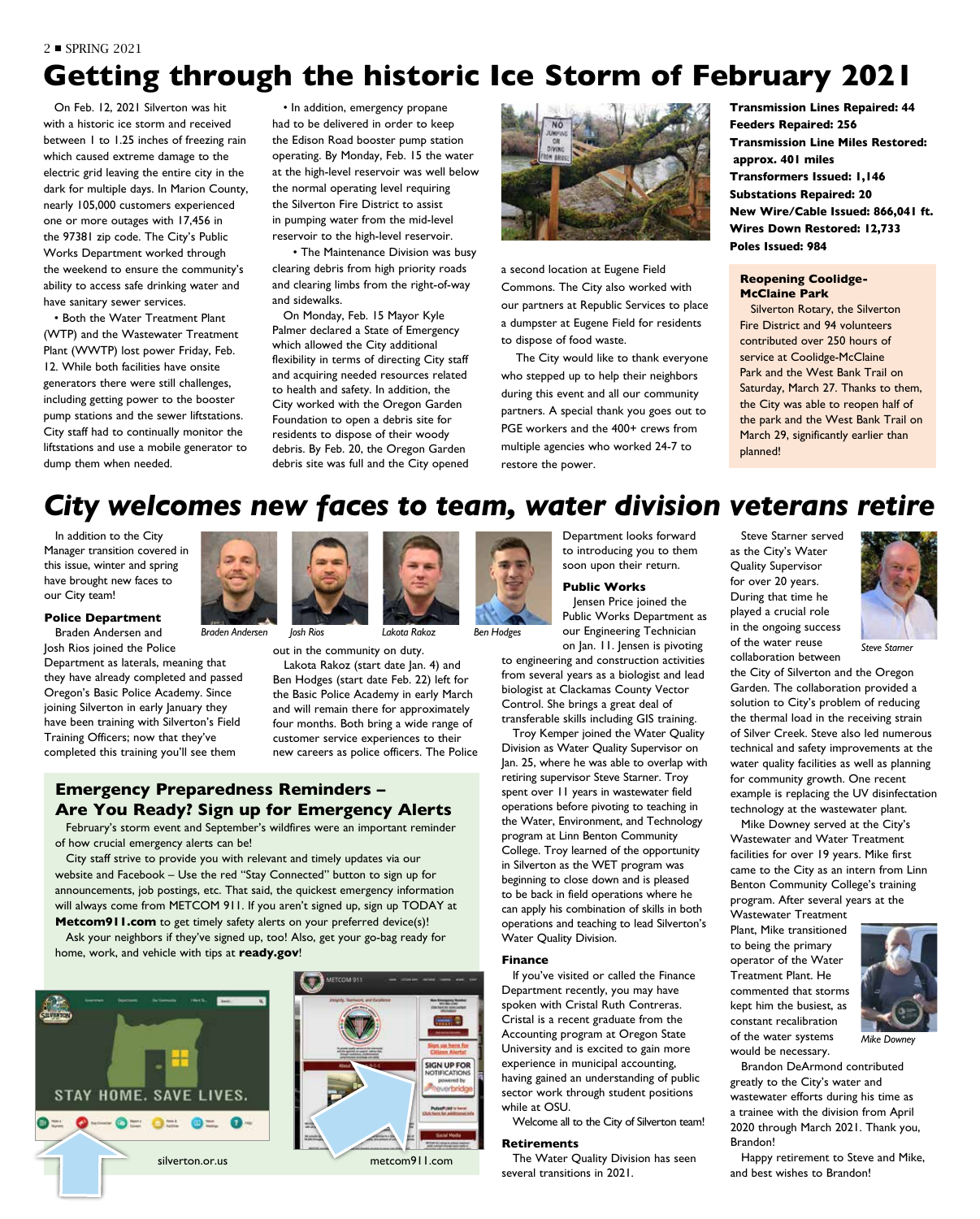# *COVID-19: Spring possibilities*

## **City Hall is back open to the public on a limited basis!**

• As of March 1, doors are open 9 a.m. - 1 p.m.; appointments are available and required at other times during other business hours (8 - 9 a.m., 1 - 5 p.m.). Staff are willing to assist you over the phone and email and will work with you to minimize in-person interaction. Stay tuned to website and Facebook for any adjustments to City Hall hours.

#### **Continued online meetings**

• City leaders continue to creatively and flexibly approach providing services in the safest way possible. City meetings continue to be accessible via Zoom links on the City's website; some meetings may be attended in person, subject to capacity limits (see each individual agenda).

• The Mayor and City Council hosted a Virtual Town Hall in lieu of an in-person event on Dec. 14.

• The video is still available on the City's website for anyone who would like to view the event. Mayor Palmer presented along with a prepared video of City staff and City Councilors who provided updates on all areas of City functions. Mayor Palmer answered submitted questions and several asked live, related to:

• the Oregon Garden;

• safety at the intersection of Third and Oak Street; • the City's response to the treatment of minorities in Silverton, specifically the BIPOC and LGBTQ communities;

## • transparency in the Police Department;

- disaster mitigation plans in the City; and
- development opportunities for the Pettit property.

## **Modified availability of activities at the Silverton Community Center and Community Pool**

**SILVERTON** 

• Staff have been working with the YMCA and other recreation providers to allow for recreation activity

> in City-operated facilities, consistent with Statewide guidance. Please check with providers directly for the most recent activity schedules and hours.

## **Use of City park facilities**

• Due to evolving State guidance and risk levels, the City is not currently accepting

applications for private events in City parks and facilities.

• Picnic facilities remain open on a first-come, first serve basis for individuals to gather on their own.

• Those interested in hosting a special event that is open to the public should contact the Special Events Coordinator/Public Works Coordinator at cstarner@ silverton.or.us or 503-874-2206 to learn about the latest procedures. There is no guarantee that the City will authorize a special event permit as the City must consider State guidance and insurance requirements.

## **Silverton Urban Renewal Agency – Next deadline is Thursday, July 15!**

The Silverton Urban Renewal Advisory Committee and Silverton Urban Renewal Agency review funding proposals semi-annually. Following July 15, the next application opportunity will come in January 2022. Application forms can be found on the City's website and should be completed and submitted to City Hall by the submission deadline.

Two programs are available to assist your business:

## **Building Improvement Program**

Encourage investment and upgrades to commercial or industrial property by encouraging significant rehabilitation that:

• improves the value of existing commercial property and

• supports the highest and best use of commercial or industrial property or new buildings within the Silverton Urban Renewal District.

The grant funds a portion of the project with the remaining funds being provided as a private match. The minimum match ratio for projects is 4:1 and the maximum request is \$100,000.

## **Façade Improvement Program**

Improve the appearance and curb appeal of buildings and streetscape within the Silverton Urban Renewal District; intended to improve facades that are directly adjacent to a street.

The program offers grants up to \$20,000 for buildings within the Urban Renewal District and grants up to \$40,000 for buildings that are within the Downtown Commercial District.

Questions on the programs should be directed to Jason Gottgetreu at 503-874-2212 or jgottgetreu@silverton.or.us.

# **McClaine Street Update**



Work has continued and the road continues to be closed. Paving is anticipated to be completed in May, with project completion in June. Please visit silverton.or.us/projects for links to project updates!



# **Planning a home** improvement project?

Contact the building department at 503-874-2207 before you start work:

- You might need permits
- Our staff is ready to help you figure out what's required
- It's better to know now!
- Common projects requiring permits include:
- installation or replacement of water heaters, furnaces, and air conditioning units
- plumbing repairs and replacements
- moving walls
- some types of decks, patio covers, sheds & accessory buildings

## *Silverton City Council*

Councilor **Elvi Cuellar Sutton** esutton@ silverton.or.us



Mayor **Kyle Palmer** 503-932-8550 kpalmer@ silverton.or.us



Councilor **Jason** 

**Freilinger** 503-874-4430 jfreilinger@ silverton.or.us



Councilor **Jess Miller** jmiller@ silverton.or.us

Councilor **Crystal Neideigh**

 $c$ neideigh $@$ verton.or.us



Councilor **Jim Sears** 503-873-9357

jsears@



silverton.or.us **Smith** 503-873-4921 dsmith@ silverton.or.us

## *Silverton City Hall*

*306 S. Water St. • 503-873-5321* **Finance Director Kathleen Zaragoza** 503-874-2203 • kzaragoza@silverton.or.us **Community Development Director Jason Gottgetreu** 503-874-2212 jgottgetreu@silverton.or.us

**Public Works Director Petra Schuetz** 503-874-2210 • pschuetz@silverton.or.us **Police Chief Jim Anglemier** 503-874-2230 • janglemier@silverton.or.us



City Manager **Ron Chandler** 503-874-2205 rchandler@ silverton.or.us

Councilor **Dana**